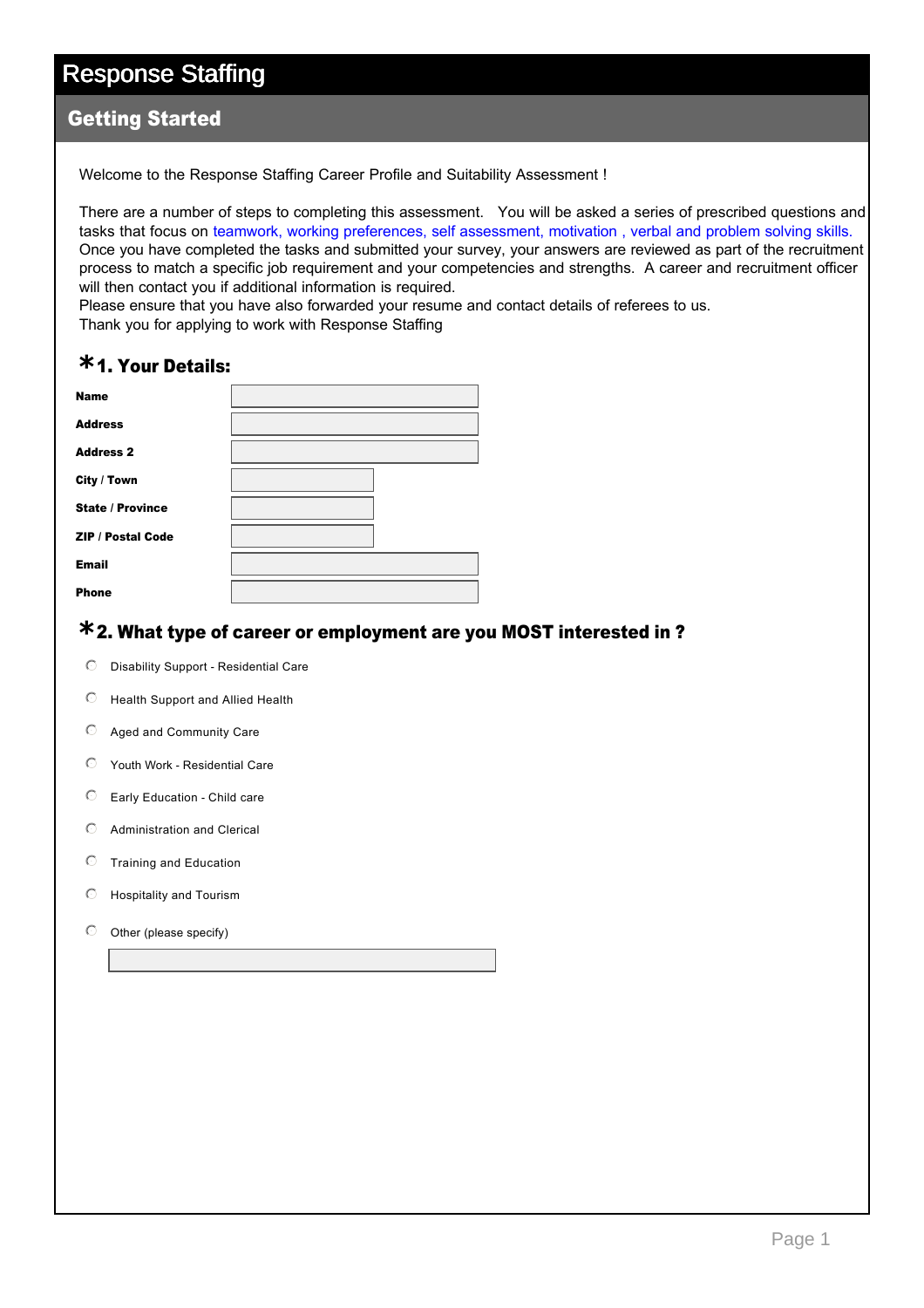|              | 3. The position / work I am most interested in is: |
|--------------|----------------------------------------------------|
| $\mathbf{L}$ | Level 1 - Entry Level (No specific Experience)     |
|              | Level 2 (Less than 1 year experience)              |
|              | Level 3 (More than 1 years experience)             |
|              | Senior or Supervisor Level                         |
|              | Co-ordinator or Manager Level                      |
|              | General Carer                                      |
|              | Volunteer / Foster Carer                           |
|              | Other (please specify)                             |
|              |                                                    |

## TEAMWORK

#### In a team, which work do you think suits you best?

In the questions below, example work activities are presented in pairs and you are asked to choose A or B.

In each pair, click "A" or "B" next to the teamwork role which would suit you better.

If you think the two are completely equal, or neither applies, click "Equal" however, try to select "Equal" as little as possible.

|                                                                         |                  | $*$ 4. (A) Organising people and their work or Getting on with a practical useful job (B) |
|-------------------------------------------------------------------------|------------------|-------------------------------------------------------------------------------------------|
| $\odot$ A                                                               | $\circ$ Equal    | $\odot$ B                                                                                 |
| $*$ 5. (A) Analysing ideas objectively or Coming up with new ideas (B). |                  |                                                                                           |
| O A                                                                     | $O$ Equal        | $O$ B                                                                                     |
|                                                                         |                  | $*6.$ (A) Making decisions which others accept or Being original and imaginative. (B)     |
| $O$ A                                                                   | $\circ$ Equal    | $\circ$ B                                                                                 |
|                                                                         |                  | $*7.$ (A) Being rational and logical or Providing leadership for the team. (B)            |
| $O$ A                                                                   | $\circ$ Equal    | $O$ B                                                                                     |
|                                                                         |                  | *8. (A) Being useful with practical matters or Using imagination, lateral thinking. (B)   |
| $O \nightharpoonup A$                                                   | $\circ$ Equal    | $\circ$ B                                                                                 |
|                                                                         |                  | $*$ 9. (A) Working hard for the team or Analysing, thinking problems through. (B)         |
| $O$ A                                                                   | $\circ$<br>Equal | $O$ B                                                                                     |
|                                                                         |                  |                                                                                           |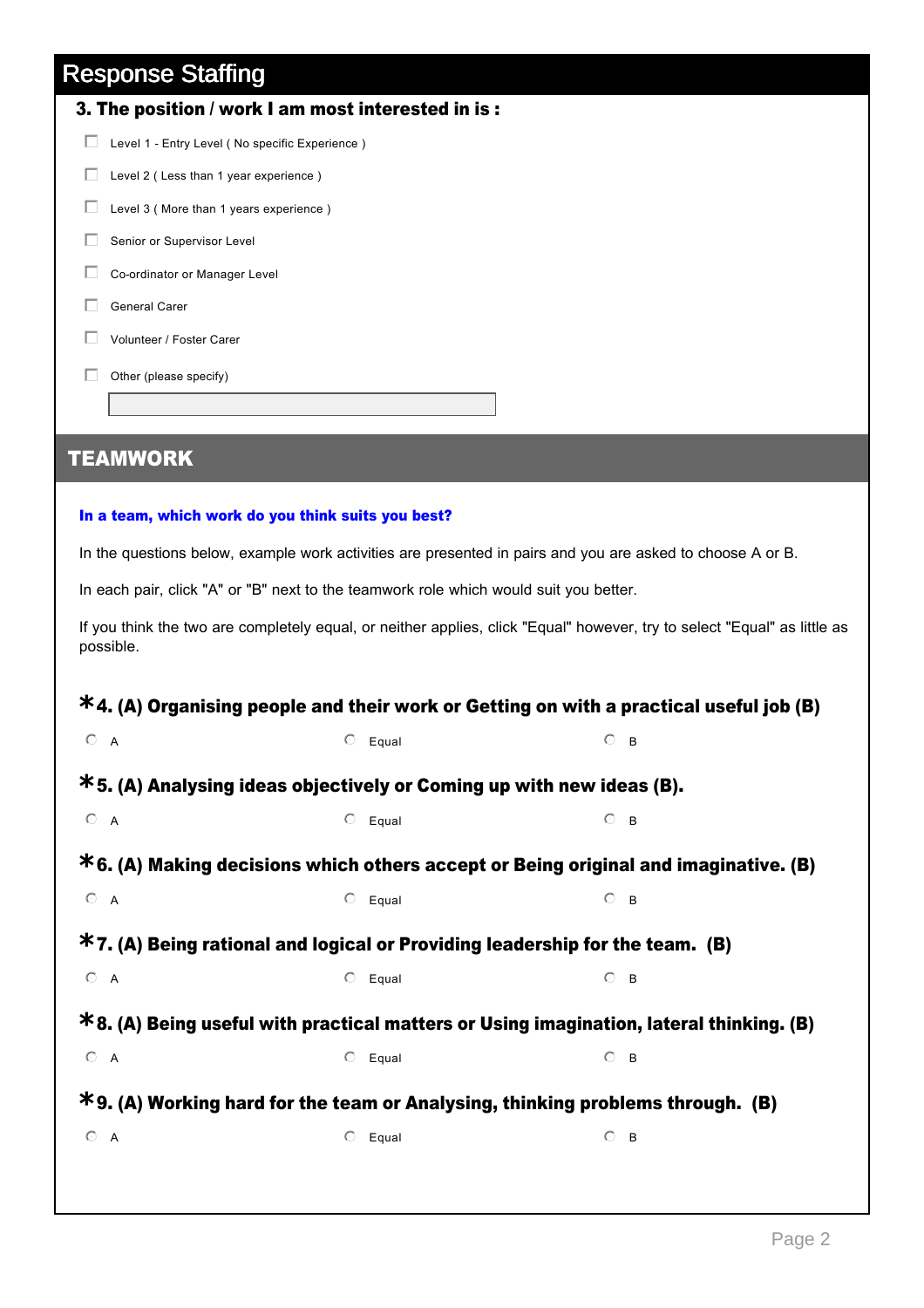| ideas (B)               | *10. (A) Seeing that people get the work done or Arguing effectively against poor        |           |
|-------------------------|------------------------------------------------------------------------------------------|-----------|
| $O$ A                   | $\circ$ Equal                                                                            | $\circ$ B |
|                         | $*11.$ (A) Being creative, ingenious or Doing what will help the leader. (B)             |           |
| $O$ A                   | $O$ Equal                                                                                | $\circ$ B |
|                         | $*12$ . (A) Coming up with new ideas or Seeing that people get the work done. (B)        |           |
| $O$ A                   | $O$ Equal                                                                                | $\circ$ B |
|                         | $*$ 13. (A) Analysing ideas objectively or Being useful with practical matters. (B)      |           |
| $O$ A                   | $\circ$ Equal                                                                            | $\circ$ B |
|                         | $*$ 14. (A) Being creative, ingenious or Being rational and logical. (B)                 |           |
| $O$ A                   | $O$ Equal                                                                                | $\circ$ B |
|                         | $*$ 15. (A) Providing leadership for the team or Doing what will help the leader.        | (B)       |
| $O$ A                   | $O$ Equal                                                                                | $\circ$ B |
| (B)                     | *16. (A) Using imagination, lateral thinking or Getting on with a practical, useful job. |           |
| $O$ A                   | $\circ$ Equal                                                                            | $\circ$ B |
| (B)                     | $*$ 17. (A) Arguing effectively against poor ideas or Organising people and their work.  |           |
| $\odot$ A               | $\circ$ Equal                                                                            | $\circ$ B |
|                         | *18. (A) Working hard for the team or Making decisions which others accept. (B)          |           |
| $O$ A                   | $O$ Equal                                                                                | $\odot$ B |
|                         | *19. (A) Being original and imaginative or Analysing, thinking problems through. (B)     |           |
| $O \cap A$              | $O$ Equal                                                                                | $\circ$ B |
|                         | $*$ 20. (A) Providing leadership for the team or Being creative, ingenious. (B)          |           |
| $O$ A                   | $O$ Equal                                                                                | $\odot$ B |
|                         | $*$ 21. (A) Doing what will help the leader or Being rational and logical. (B)           |           |
| $O$ A                   | $\circ$<br>Equal                                                                         | $\circ$ B |
| <b>WORK PREFERENCES</b> |                                                                                          |           |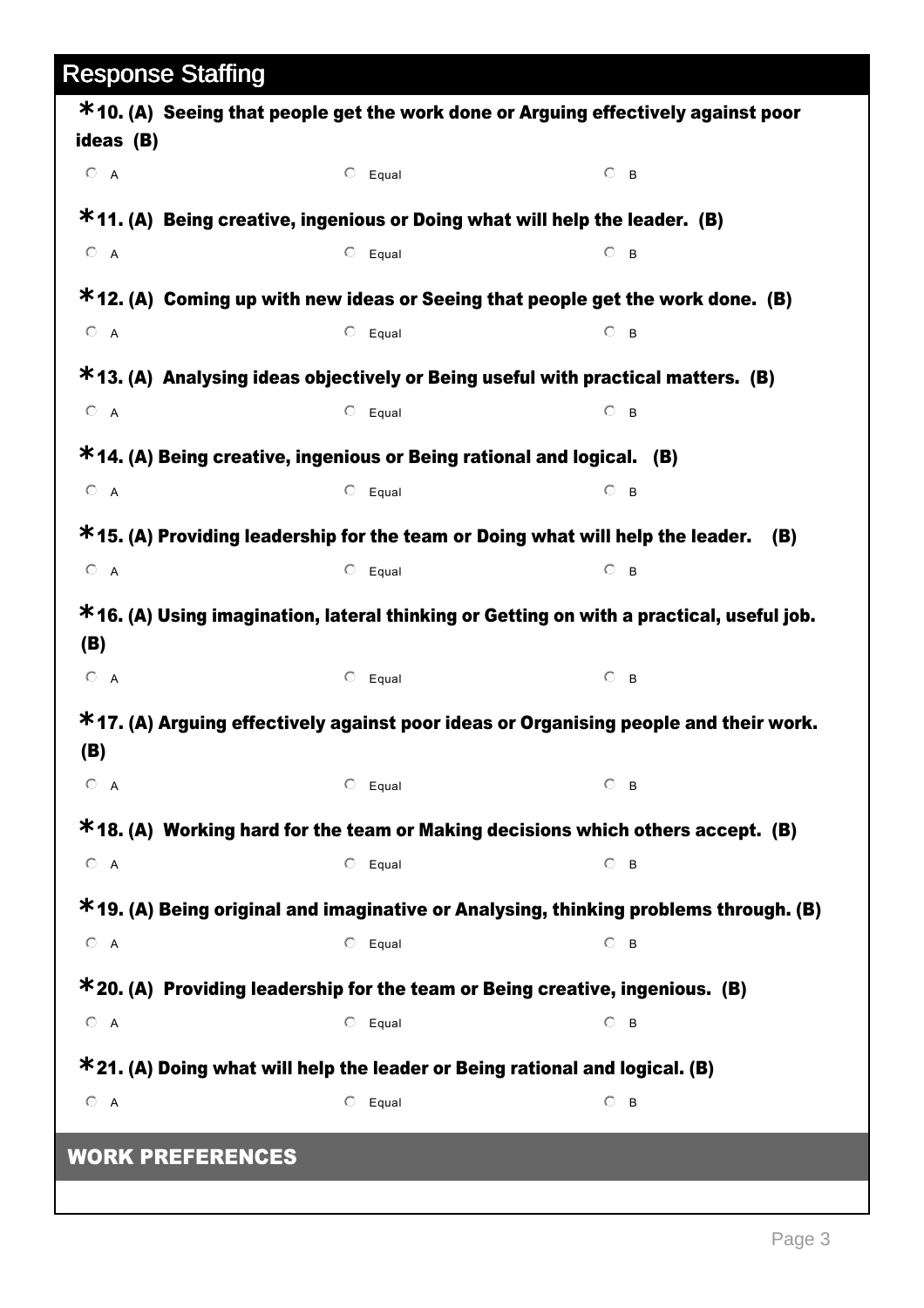We cannot always work in the way we feel would suit us best.

This section is designed to find out how you prefer to work. This is an opportunity for you to answer the question:

"How do you like to work, and therefore, what work environment will let you work at your best?".

As before, click "A", "B" or "Equal" next to the alternative you prefer. There are 21 questions.

## 22. How do you like to work ? What are your preferences ? **\***

|                                                                                 | (A)        | Equal      | (B)        |
|---------------------------------------------------------------------------------|------------|------------|------------|
| (A) Working in bustle and activity OR Working in peace and quiet. (B)           | $\odot$    | $\odot$    | $\odot$    |
| (A) Avoiding small talk. OR Relating to others at work. (B)                     | $\circ$    | $\bigcirc$ | $\circ$    |
| (A) Learning new skills.OR Using familiar skills. (B)                           | $\circ$    | $\circ$    | $\circ$    |
| (A) Getting facts straight. OR Trusting your intuition. (B)                     | $\circ$    | $\circ$    | $\circ$    |
| (A) Keeping clear-headed. OR Being guided by your feelings. (B)                 | $\circ$    | $\odot$    | $\odot$    |
| (A) Following where curiosity leads. OR Being prepared, not surprised.<br>(B)   | $\circ$    | $\circ$    | $\circ$    |
| (A) Getting things finalised. OR Dealing with the unexpected. (B)               | $\circ$    | $\circ$    | $\circ$    |
| (A) Working without interruption. OR Having people around. (B)                  | $\circ$    | $\bigcirc$ | $\bigcirc$ |
| (A) Relating to others at work. OR Having quiet time to think. (B)              | $\circ$    | $\circ$    | $\circ$    |
| (A) Working steadily. OR Working in exciting bursts. (B)                        | $\circ$    | $\circ$    | $\circ$    |
| (A) Being aware of peoples feelings. OR Keeping work mainly<br>impersonal. (B)  | $\circ$    | $\circ$    | $\circ$    |
| (A) Seeking work harmony. OR Being clearly understood. (B)                      | $\bigcirc$ | $\odot$    | $\circ$    |
| (A) Planning activities with care. OR Coping with things as they<br>happen. (B) | $\circ$    | $\circ$    | $\circ$    |
| (A) Acting after forethought. OR Reacting spontaneously. (B)                    | $\circ$    | $\circ$    | $\circ$    |
| (A) Meeting people in your work. OR Working without interruption. (B)           | $\circ$    | $\circ$    | $\circ$    |
| (A) Speculating on possibilities. OR Getting the job done. (B)                  | $\bigcirc$ | $\bigcirc$ | $\bigcirc$ |
| (A) Applying proven procedures. OR Trusting your intuition. (B)                 | $\circ$    | $\circ$    | $\odot$    |
| (A) Being analytical and logical. OR Being guided by your feelings. (B)         | $\circ$    | $\circ$    | $\circ$    |
| (A) Keeping clear-headed. OR Seeking work harmony. (B)                          | $\odot$    | $\odot$    | $\odot$    |
| (A) Experiencing new situations. OR Being prepared, not surprised. (B)          | $\circ$    | $\circ$    | $\circ$    |
| (A) Doing what is expected of you. OR Doing what you think is best. (B)         | $\circ$    | $\circ$    | $\circ$    |

#### SELF DESCRIPTION

#### How would you describe yourself ?

Consider these four groups of words.

Click in the box next to the group of words which describes you best (Group A, Group B, Group C or Group D) and select 1.

Then click next in the appropriate box to indicate the group of words which is second most like you and select 2.

Then click in the box for the third most like you and select 3.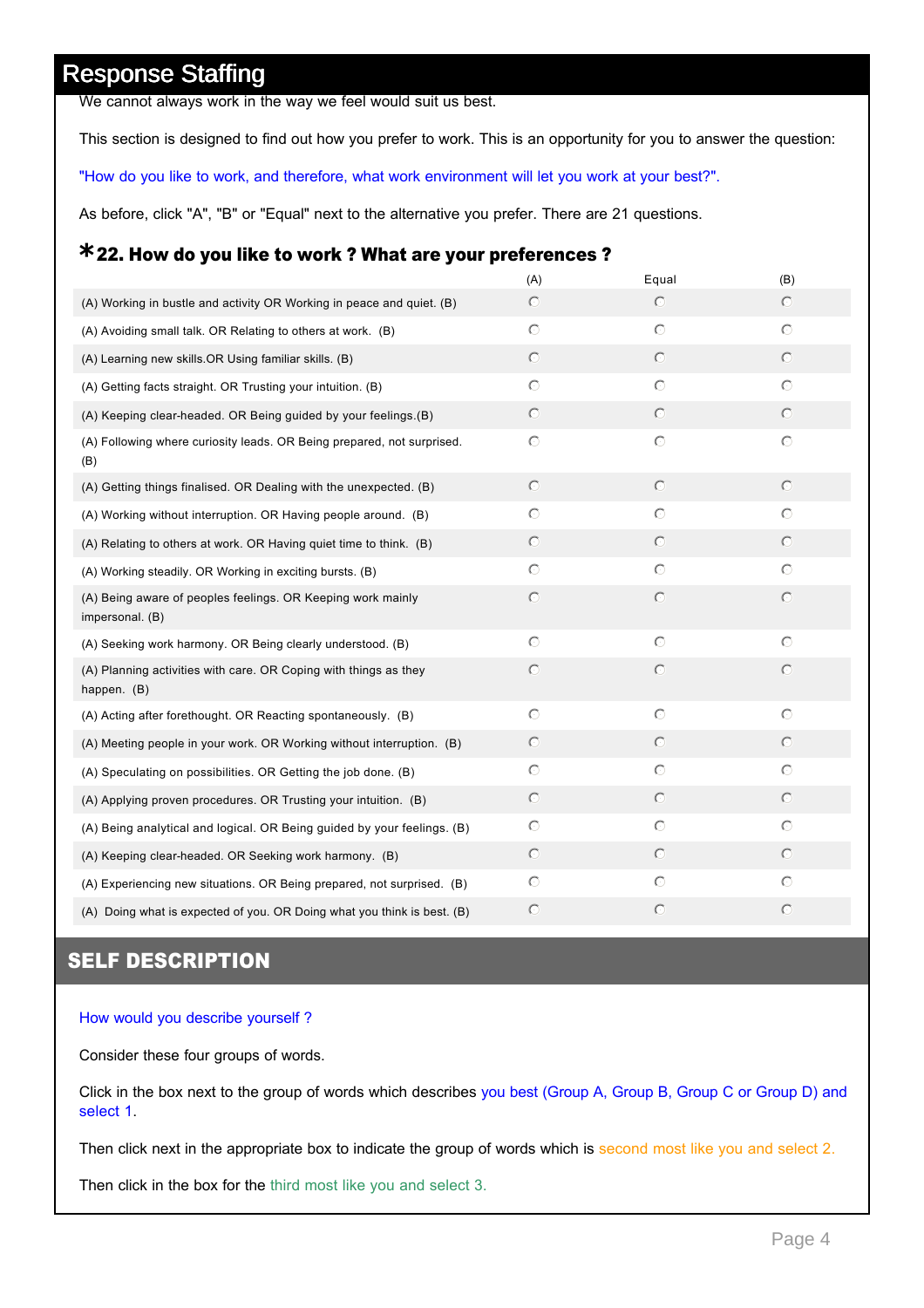Then finally click in the box next to the group of words which is least like you and select 4.

#### 23. How would you describe yourself ? Choose 1 for the group of words that BEST **\*** describes you and 4 for those that LEASt describe you .

|                                                                              |  | $1 \qquad 2 \qquad 3 \qquad 4$                                                               |  |
|------------------------------------------------------------------------------|--|----------------------------------------------------------------------------------------------|--|
| GROUP A: Strong-Assertive-Tough-Business like                                |  | $\begin{array}{ccccccccccccccccc} \circ & & \circ & & \circ & & \circ \end{array}$           |  |
| GROUP B: Practical - Co-operative - Conscientious - Dependable - Considerate |  | $\begin{array}{ccccccccccccccccc} \circ & & \circ & & \circ & & \circ & & \circ \end{array}$ |  |
| GROUP C: Cool -Theoretical - Observant -Logical - Analytical                 |  | $\begin{array}{ccccccccccccccccc} \circ & & \circ & & \circ & & \circ \end{array}$           |  |
| GROUP D : Enthusiastic - Imaginative - Responsive - Creative - Original      |  | $\begin{array}{ccccccccccccccccc} \circ & & \circ & & \circ & & \circ & & \circ \end{array}$ |  |

## PERSONAL MOTIVATORS

Read the statements, and decide which is the most important (the most relevant) for you

## 24. Needs and Motives : Is it important to you....... **\***

|                                                                                                                           |         |  |  | 2 3 4 5 6 7 | - 8 | -9 |
|---------------------------------------------------------------------------------------------------------------------------|---------|--|--|-------------|-----|----|
| To feel that you have really achieved something worthwhile and satisfying through your own<br>work efforts.               |         |  |  |             |     |    |
| To get on, to keep climbing the ladder of success by continuing to be promoted.                                           |         |  |  |             |     |    |
| To make personal friends of work mates: to have many friends there, and be well liked.                                    | $\odot$ |  |  |             |     |    |
| To do your work as you see fit, setting your own priorities and making your own decisions.                                | $\odot$ |  |  |             |     |    |
| To develop your deeper understanding: to know the purpose of your life, and what you should<br>be doing with it.          |         |  |  |             |     |    |
| To have your opinions sought and appreciated, and therefore to influence work decisions and C C C C C C C C C<br>changes. |         |  |  |             |     |    |
| To have a substantial house and expensive possessions, arising from a high income.                                        |         |  |  |             |     |    |
| To be neat and systematic: to have a place for everything and everything in its place.                                    | $\odot$ |  |  |             |     |    |
| To be able to use your authority to get people to do what you want them to do: to be the<br>person very much in charge.   |         |  |  |             |     |    |

#### 25. What would be the worst for you........ 1 for the WORST and 9 for the LEAST **\*** 'Worse'

|                                                                                                                                           |         |         |  |  |                                                                                                              | 2 3 4 5 6 7 8 9                                                                                                      |  |
|-------------------------------------------------------------------------------------------------------------------------------------------|---------|---------|--|--|--------------------------------------------------------------------------------------------------------------|----------------------------------------------------------------------------------------------------------------------|--|
| To be in a position where you cannot bring any authority to bear. Others are in control.                                                  |         |         |  |  |                                                                                                              | $\begin{array}{ccccccccccccccccc} \circ & \circ & \circ & \circ & \circ & \circ & \circ & \circ & \circ \end{array}$ |  |
| To work in chaotic surroundings, so you have no choice but to work in a mess yourself.                                                    | ⊙       | $\odot$ |  |  | $\begin{array}{ccccccccccccccccc} \circ & \circ & \circ & \circ & \circ & \circ & \circ \end{array}$         |                                                                                                                      |  |
| Never to have enough money to buy or do what you want.                                                                                    |         |         |  |  |                                                                                                              |                                                                                                                      |  |
| No-one at work seems to care what you think or say, and your opinions and suggestions are<br>usually ignored.                             |         |         |  |  |                                                                                                              |                                                                                                                      |  |
| To feel you will never get to know the person you really are, nor why you are here, nor what it's C C C C C C C C C<br>all about.         |         |         |  |  |                                                                                                              |                                                                                                                      |  |
| Decisions about your work are changed by others: you are regularly told what to do and how to C C C C C C C C C<br>do it.                 |         |         |  |  |                                                                                                              |                                                                                                                      |  |
| Others see you as cold and aloof, and you are therefore not popular or well liked.                                                        |         |         |  |  |                                                                                                              |                                                                                                                      |  |
| To miss out on a deserved promotion, and therefore to be held back in your advancement                                                    | $\odot$ |         |  |  |                                                                                                              |                                                                                                                      |  |
| To continuously do work that does not give you a sense of personal achievement, that does not $\degree$<br>challenge you to do your best. |         |         |  |  | $\begin{array}{ccccccccccccccccc} \circ & \circ & \circ & \circ & \circ & \circ & \circ & \circ \end{array}$ |                                                                                                                      |  |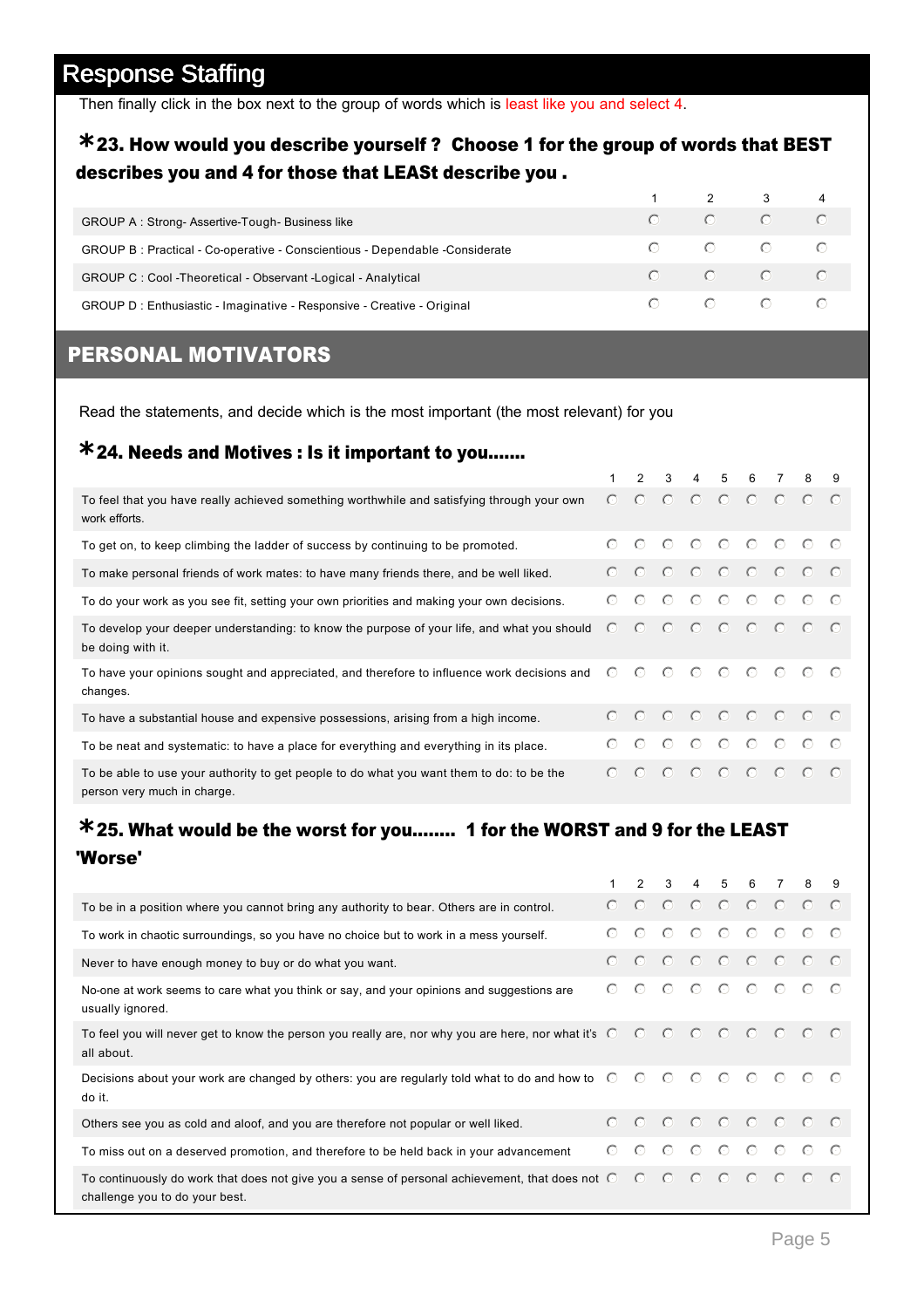#### Opinions and Work Philosophy

In this section you are asked to provide your opinions to a range of statements. For each item, choose ''Agree'' if you Agree with the statement, "Disagree" if you Disagree with it, and "In-between" if you have no particular strong feelings about the statement.

## 26. Read the following statements : Do you Agree/ Disagree or In Between ? **\***

|                                                                                                   | Agree      | In Between | Disagree     |
|---------------------------------------------------------------------------------------------------|------------|------------|--------------|
| I believe all laws should be strictly enforced, no matter what the consequences                   | $\odot$    | $\circ$    | $\circ$      |
| I like my life to be ordered and predictable                                                      | O          | $\circ$    | $\circ$      |
| I do not always have my feelings under control                                                    | $\circ$    | $\circ$    | $\circ$      |
| I do not like to make a fuss at a cafe or restaurant, even if the food and service are very poor  | O          | $\circ$    | $\circ$      |
| Even during a disagreement, I am always calm and reasonable                                       | $\circ$    | $\circ$    | $\circ$      |
| Under the right circumstances, I could enjoy falling into a swimming pool fully dressed           | O          | $\circ$    | $\circ$      |
| Many people just will not believe what is obviously true                                          | $\circ$    | $\circ$    | $\circ$      |
| I prefer to have rules and procedures to follow                                                   | ⊙          | $\circ$    | $\circ$      |
| I am inclined to act on the spur of the moment                                                    | $\circ$    | $\odot$    | $\circ$      |
| I feel embarrassed and anxious if I take shoddy goods back to a store to complain                 | ⊙          | $\circ$    | $\circ$      |
| I cannot think of anyone I dislike or disapprove                                                  | $\circ$    | $\circ$    | $\circ$      |
| When travelling, I would rather take my chances than go with a conducted tour                     | O          | $\circ$    | $\circ$      |
| People who oppose authority should be brought into line                                           | $\bigcirc$ | $\circ$    | $\circ$      |
| I like to have my work contain a minimum of surprises                                             | ⊙          | $\circ$    | O            |
| I have a tendency to act in haste, repent at leisure                                              | $\bigcirc$ | $\circ$    | $\circ$      |
| I am an easy touch, and people take advantage of my co-operative nature                           | ⊙          | $\circ$    | O            |
| No matter what might be the outcome, I always tell the truth                                      | $\bigcirc$ | $\circ$    | $\circ$      |
| I want to be out of the rut, exploring new experiences                                            | ⊙          | $\circ$    | O            |
| Genuine strong leaders deserve to be obeyed at all times                                          | $\bigcirc$ | $\circ$    | $\circ$      |
| If possible, I like to organise my work so that I always know what is coming next                 | ⊙          | $\circ$    | O            |
| When aroused, I tend to say things I later regret                                                 | $\odot$    | $\circ$    | $\circ$      |
| From time to time I feel I should stand up for myself more than I do, and say what I really think | O          | $\circ$    | O            |
| I never talk about people behind their back                                                       | $\odot$    | $\circ$    | $\circ$      |
| In my life in general, I thrive on variety and the unexpected                                     | ⊙          | $\circ$    | O            |
| When I really know what I am talking about, it irritates me when other people disagree with me    | $\circ$    | $\circ$    | $\mathbb{C}$ |
| As a rule, I do not like sudden change                                                            | $\circ$    | $\circ$    | $\circ$      |
| I am not as self controlled as I would like to be                                                 | $\odot$    | $\circ$    | $\circ$      |
| It seems to me I often end up doing things I do not really want to do                             | $\circ$    | $\circ$    | $\circ$      |
| As a judge of other people I do not make mistakes                                                 | $\odot$    | $\circ$    | $\circ$      |
| I envy those who one day will explore strange worlds                                              | $\odot$    | $\circ$    | $\circ$      |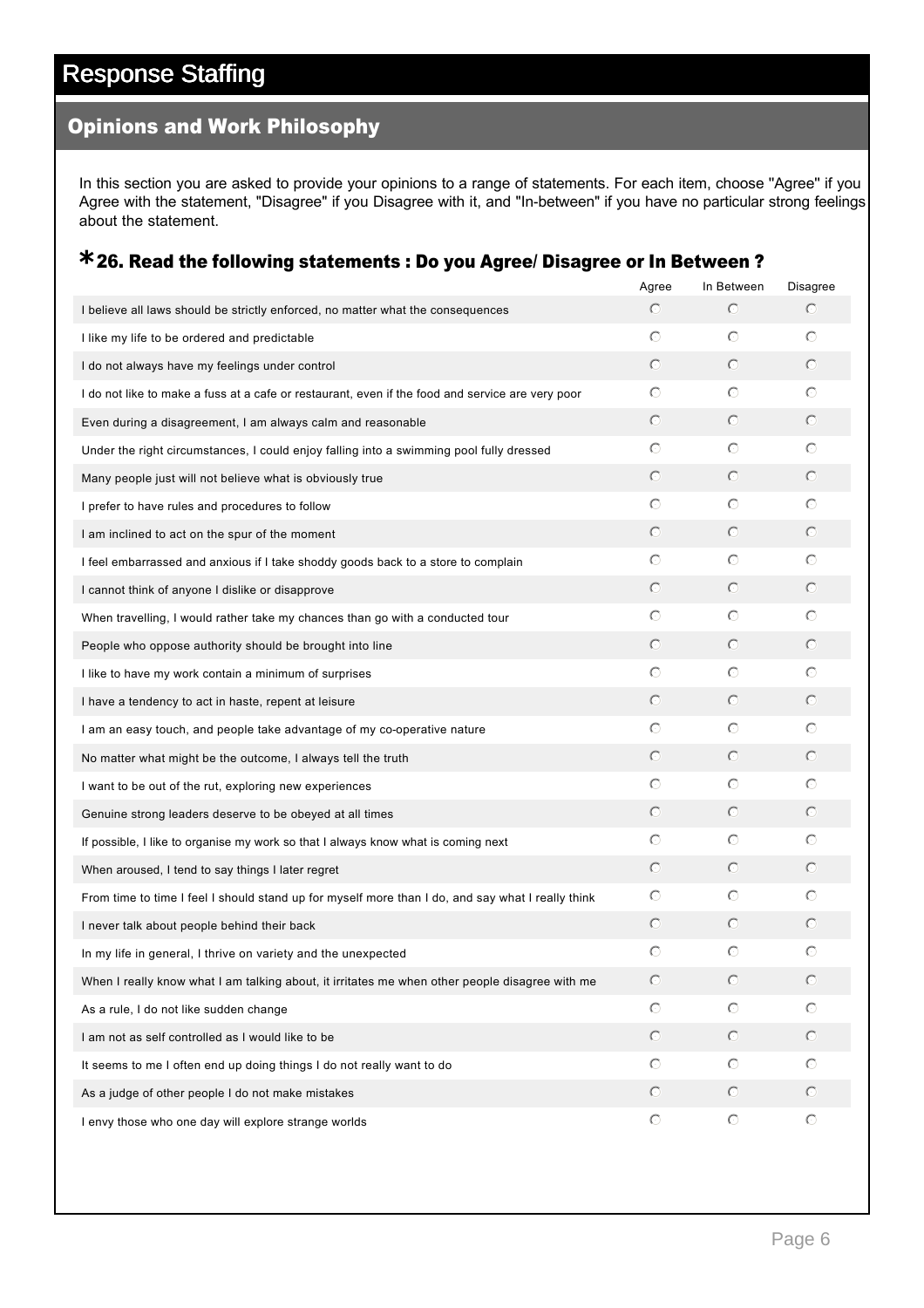## 27. Read the following statements . Do you agree ? Disagree ? or In Between ? **\***

|                                                                                                                                                        | Agree      | In Between | <b>Disagree</b> |  |
|--------------------------------------------------------------------------------------------------------------------------------------------------------|------------|------------|-----------------|--|
| Adults with an intellectual disability should not be required to do therapy activities or directed to<br>learn new skills as they are not children.    | $\bigcirc$ | $\odot$    | $\bigcirc$      |  |
| It would be acceptable to use your mobile phone to check the time at work if you do not have a<br>watch.                                               | $\odot$    | $\odot$    | $\odot$         |  |
| It is better to let a child have a toy they want in the shops rather than risk a tantrum or outburst<br>behaviour and discuss the issue later at home. | $\bigcirc$ | $\odot$    | $\odot$         |  |
| Parents should never raise their voices at children. Children need nurturing and freedom to<br>develop not discipline and control.                     | $\odot$    | $\odot$    | $\odot$         |  |
| A fast, healthy option for a quick meal is sausages, oven baked potato chips and some frozen<br>vegetables                                             | $\odot$    | $\odot$    | $\odot$         |  |
| Supervisors and Managers tend act in a bullying manner when they 'performance manage' staff                                                            | $\bigcirc$ | $\odot$    | $\odot$         |  |
| Employees tend to act in a bullying manner towards supervisors when they are 'performance<br>managed'                                                  | $\bigcap$  | $\odot$    | $\bigcirc$      |  |

### Working Preferences

#### 28. What type of work would best suit you ?

- $O$  Casual
- $O$  Permanent Part Time
- $O$  Permanent
- C Contract Fixed Term 3 months Full Time
- $\circ$  Franchise or Sub-Contractor Self Employed
- $\heartsuit$  Other (please specify)

#### 29. What would your preferred working times be ? ie Monday Friday/ Weekends etc 6am 10pm

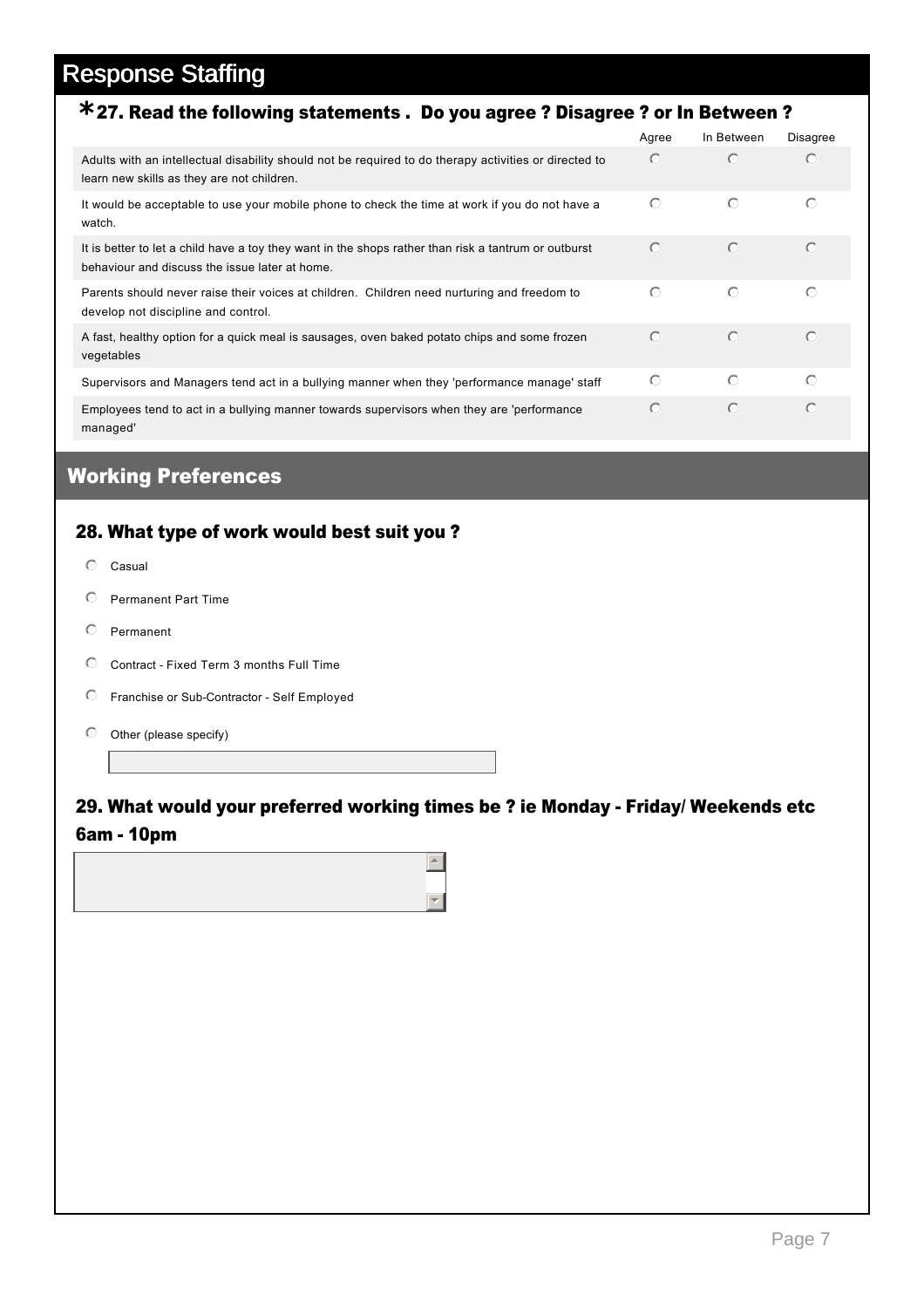| rv,                                                                                                                |
|--------------------------------------------------------------------------------------------------------------------|
| 30. Please indicate your availability :                                                                            |
| Sleepovers (Sleep at a clients home - in your own room) Includes an allowance and average of 4 - 6 hours paid time |
| Live in Shift - 24 hours - Paid as an allowance (not an hourly rate)                                               |
| Day Shifts 6am - 6pm                                                                                               |
| Evening Shifts 6pm - 10pm                                                                                          |
| Night Shifts 10pm - 6am                                                                                            |
| Monday - Friday                                                                                                    |
| Saturday                                                                                                           |
|                                                                                                                    |

- $\Box$  Sunday
- $\Box$  On Call Short Notice
- $\Box$  Other (please specify)

#### 31. What is your preferred work area ?

- $\Box$  Brisbane North ie Ferny Grove
- $\Box$  Brisbane South ie Redbank
- $\Box$  Brisbane East ie Wynnum
- $\Box$  Brisbane North West ie Lawnton
- $\Box$  Moreton Pine Rivers
- $\Box$  Moreton Burpengary
- $\Box$  Caboolture
- $\Box$  Sunshine Coast Nambour
- $\Box$  Sunshine Coast Maroochydore
- $\Box$  Other (please specify)

#### 32. What is your availability ?

- $\bigcirc$  Immediate Start ( ie could start tomorrow !)
- $0$  1 2 weeks
- $O$  Over 2 weeks
- $\odot$  Other (please specify)